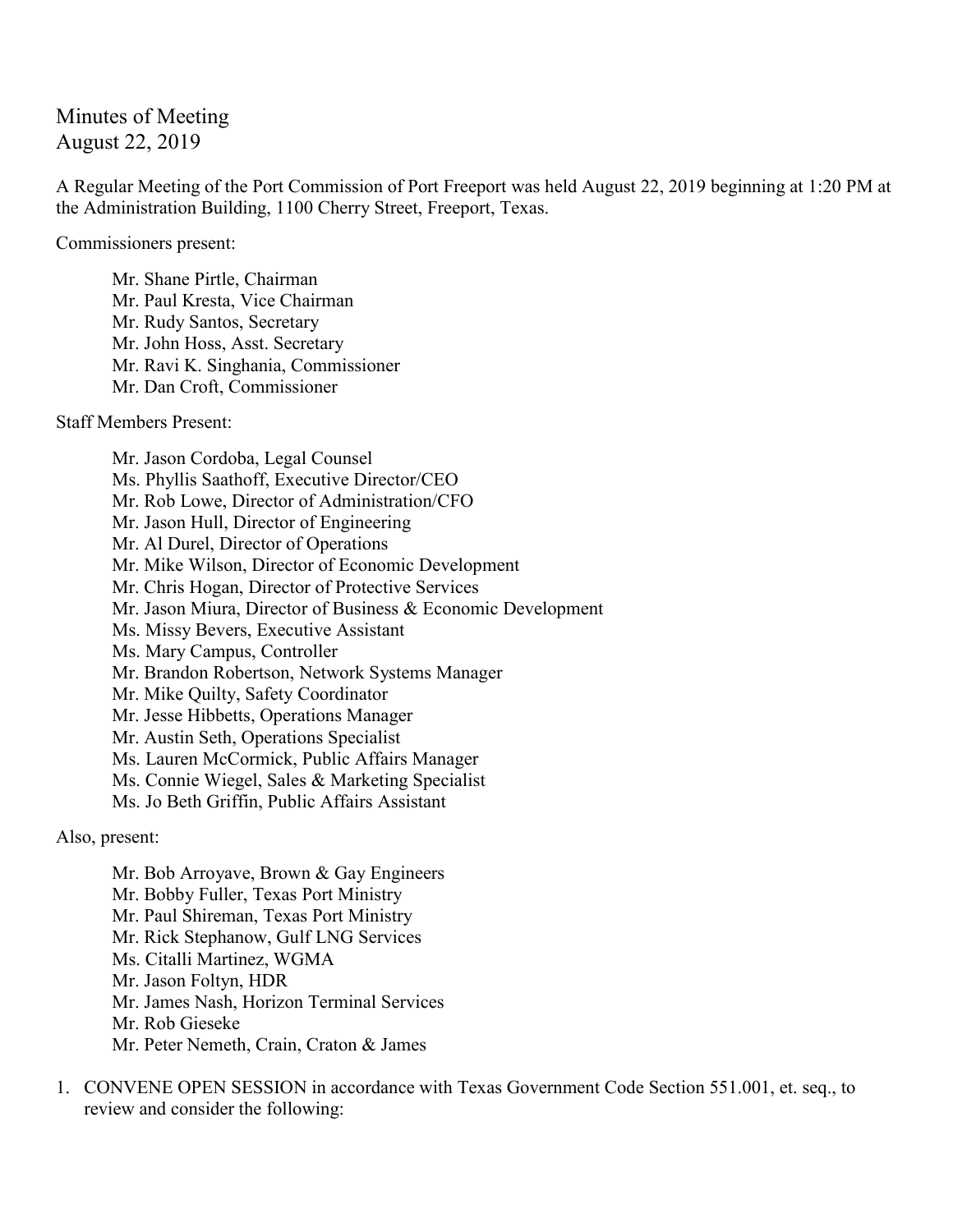- 2. Invocation Mr. Bobby Fuller, Texas Port Ministry
- 3. Pledge of Allegiance U.S. Flag  $&$  Texas Flag
- 4. Roll Call Commissioner Pirtle noted that all Commissioners were present.
- 5. Safety Briefing Mr. Mike Quilty, Safety Coordinator
- 6. Approval of minutes from the Regular Meeting held August 8, 2019.

A motion was made by Commissioner Hoss to approve the minutes as presented. The motion was seconded by Commissioner Kresta with all Commissioners present voting in favor of the motion.

- 7. Reports from Executive Staff:
	- A. Receive report from Executive Director/CEO on activities and matters related to administrative affairs. Port tenant updates, USCOE, rail matters and meetings, AAPA Committees, leases, contracts, upcoming Port and civic events and other related administrative affairs.

Ms. Saathoff started by asking Captain Billy Burns with the Brazos Pilots Association to give an update on the Pilot Dispatch System and Quarterly Advisory Group meeting held August 15. Captain Burns gave a presentation covering financials, dispatchers, registered users for the dispatch system (terminal and agents) as well as a snapshot of information the users see in the system. Ms. Saathoff stated the next Quarterly Advisory Group meeting will be November 13<sup>th</sup>. She also stated the next tax rate hearing will be held August 29 at 8:00 a.m. Following the hearing, a budget workshop will be held. The tax rate will be adopted at the regular Board Meeting September 12 at 1:00 p.m. Freeport LNG has announced the Train 1 production has commenced and expect the first vessel to receive cargo from the facility to be August 29. They have several other vessels already scheduled for the month of September. Ms. Saathoff also reported on the trip to Washington, DC for meetings with the Federal Maritime Commission adding that staff will head back to WDC early October to meet with Corps Headquarters and the ASA's office regarding the 2020 Work Plan. Ms. Saathoff spoke at the 36A Infrastructure Conference August 19. Ms. McCormick reported the Port's annual golf tournament that will be held October 21 has nearly reached 50% of the goal at \$33,000 and has filled half of the team slots. She also reminded staff the CAP Meeting is scheduled for September 10 at ABC Building with the Pilots giving an update.

B. Receive report from Director of Administration/CFO on monthly activity and matters related to financial results, investments, insurance, leases, real property matters and other related administrative affairs.

Mr. Lowe gave a brief financial presentation and update to the Commission.

C. Receive report from Director of Engineering on activities and matters related to Freeport Harbor Federal Channel, capital projects, Hydrographic Report and other related facility engineering matters.

Mr. Hull stated that staff will advertise for bids for Berth 8 wharf and associated dredging August 26. Since staff is still waiting for the 204C Agreement from the Corps, the channel dredging portion will be a separate bid package. This agreement must be in place before the channel is bid in order to receive credit. Mr. Hull submitted the Placement Area 1 real estate application to the Corps proposing one million cubic yards of material out of the placement area, using it for common fill at no cost to the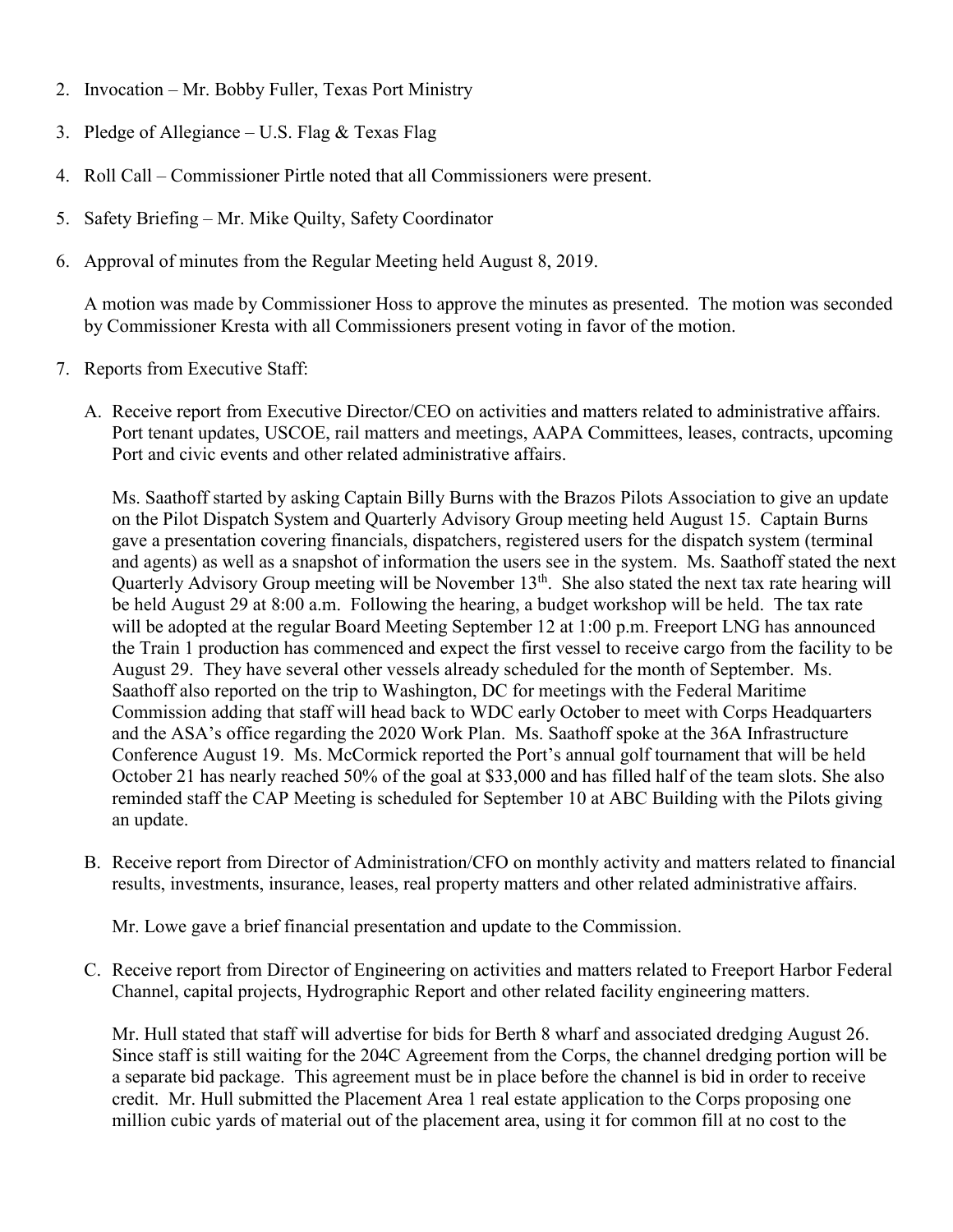taxpayer in accordance with all Galveston District requirements. He also shared a photo of current construction on Velasco Terminal Area 3.

D. Receive report from Director of Operations on activities and matters related to operations, vessel activity, tonnage and other related port operation matters.

Mr. Durel stated that Operations is anxiously awaiting the first Freeport LNG vessel and continues to monitor the arrival. He also reported a new Gottwald crane operator has been hired, Marvin Setzer. A tenant safety meeting was held August 14 with guest speaker Rich Oberosky with Sqwincher whose company handles electrolyte beverages and supplements. The installation of safety awareness banners/slogans were also discussed and voted on at the meeting. Mr. Durel shared photos of the chosen slogans adding that one banner will be seen as you enter the Port and the other seen as you exit. These banners will also be offered to the tenants.

E. Receive report from Director of Business & Economic Development on activities and matters related to industry meetings, sales reports, advertising, web activity, Foreign-Trade Zone, Rail District and other ocean transportation related matters.

Mr. Miura presented his written report to the Commissioners and had no other comments.

- 8. Receive report from Commissioners on matters related to:
	- A. August 8 Personnel Advisory Committee Commissioner Kresta reported the committee received a presentation regarding the budget and discussed policies 5.1-5.4 which will be brought to the Board for approval at a later date.
	- B. August 8 & 22 Finance Advisory Committee Commissioner Singhania reported the committee reviewed the Breakbulk Conference budget and discussed revenue budget August 8. Today's meeting included review of the CP Chem tax abatement application, Parcel 14 property insurance as well as the financial ratios.
	- C. Meetings and conferences attended, Port presentations, Rail District and other related Port Commission matters.

Commissioner Hoss reported attending the 36A Conference.

Commissioner Croft reported attending joint CAP Meeting hosted by Phillips 66/CP Chem. He also mentioned a program he came across on the Science Channel – Mega Machines program on RO/RO.

Commissioner Singhania reported attending the joint CAP Meeting as well as Friends of the River meeting and noted Ms. Saathoff will be speaking at the next meeting, September 14. He also attended the Port Bureau Maritime Dinner, Rail District meeting, 36A Conference and ACIT/ABC Legislative Update Luncheon.

Commissioner Pirtle reported attending the BCCA Meeting, ACIT/ABC Luncheon and the 36A Conference.

- 9. Public Comment There were no public comments.
- 10. Approval of financial reports presented for the period ending July 31, 2019.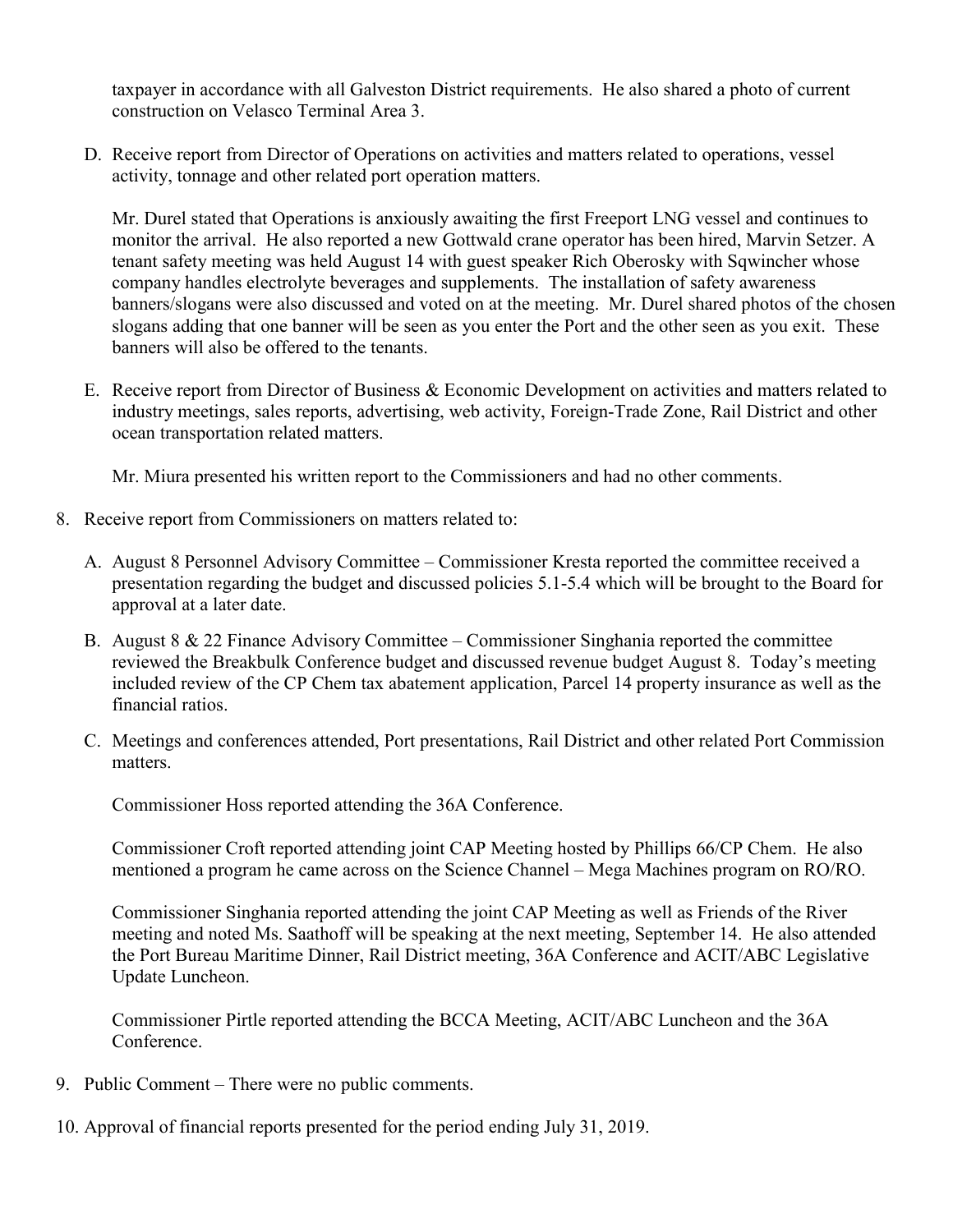A motion was made by Commissioner Singhania to approve the reports as presented by staff. The motion was seconded by Commissioner Croft with all Commissioners present voting in favor of the motion.

11. Receive presentation from BBC Chartering regarding the Maritime Workers Emergency Medical Fund.

This item was tabled.

12. Adoption of a Resolution confirming Port Freeport's ability to match funds for MARAD Port Infrastructure Grant for Velasco Terminal.

Mr. Wilson stated the resolution is the next step in the application process in applying for the grant. The resolution states if Port Freeport is awarded the grant and moves forward with the project, the Port will have the matching funds to complete the project. The project includes the stabilization of Areas 5 and 6 with concrete and relocating the rail in Area 6. The total project is \$25 million with the Port's match to be \$7.5 million.

A motion was made by Commissioner Hoss to approve the resolution confirming Port Freeport's ability to match funds for MARAD Port Infrastructure Grant for Velasco Terminal. The motion was seconded by Commissioner Santos with all Commissioners present voting in favor of the motion.

13. Approval of a Construction Contract with Prism Response, LLC for the East End Properties 2019 project for an amount not to exceed\$113,540.00.

Mr. Hull stated three bids were opened August 15 for a project to demolish 9 structures on the East End. Prism Response submitted the best and lowest bid. Mr. Hull recommends acceptance of the bid and award a demolition contract that includes asbestos abatement to Prism Response, LLC in amount \$113,540.00

A motion was made by Commissioner Santos to approve the contract. The motion was seconded by Commissioner Hoss with all Commissioners present voting in favor of the motion.

14. Approval of a Professional Services Agreement with Rain Bowen Environmental, LLC for the East End Properties 2019 project for air quality monitoring, for an amount not to exceed \$11,600.00.

Mr. Hull stated this agreement is to perform air quality monitoring during the abatement portion of the East End project. Mr. Hull recommends approval of the agreement in an amount not to exceed \$11,600.00 to Rain Bowen Environmental, LLC.

A motion was made by Commissioner Hoss to approve the agreement. The motion was seconded by Commissioner Hoss with all Commissioners present voting in favor of the motion.

- 15. EXECUTIVE SESSION in accordance with Subchapter D of the Open Meetings Act, Texas Government Code Section 551.001, et. seq., to review and consider the following:
	- A. Under authority of Section 551.071 (Consultation with Attorney) for discussion regarding:
		- 1. Consultation with attorney to discuss potential litigation.
		- 2. Consultation with attorney to discuss potential litigation.